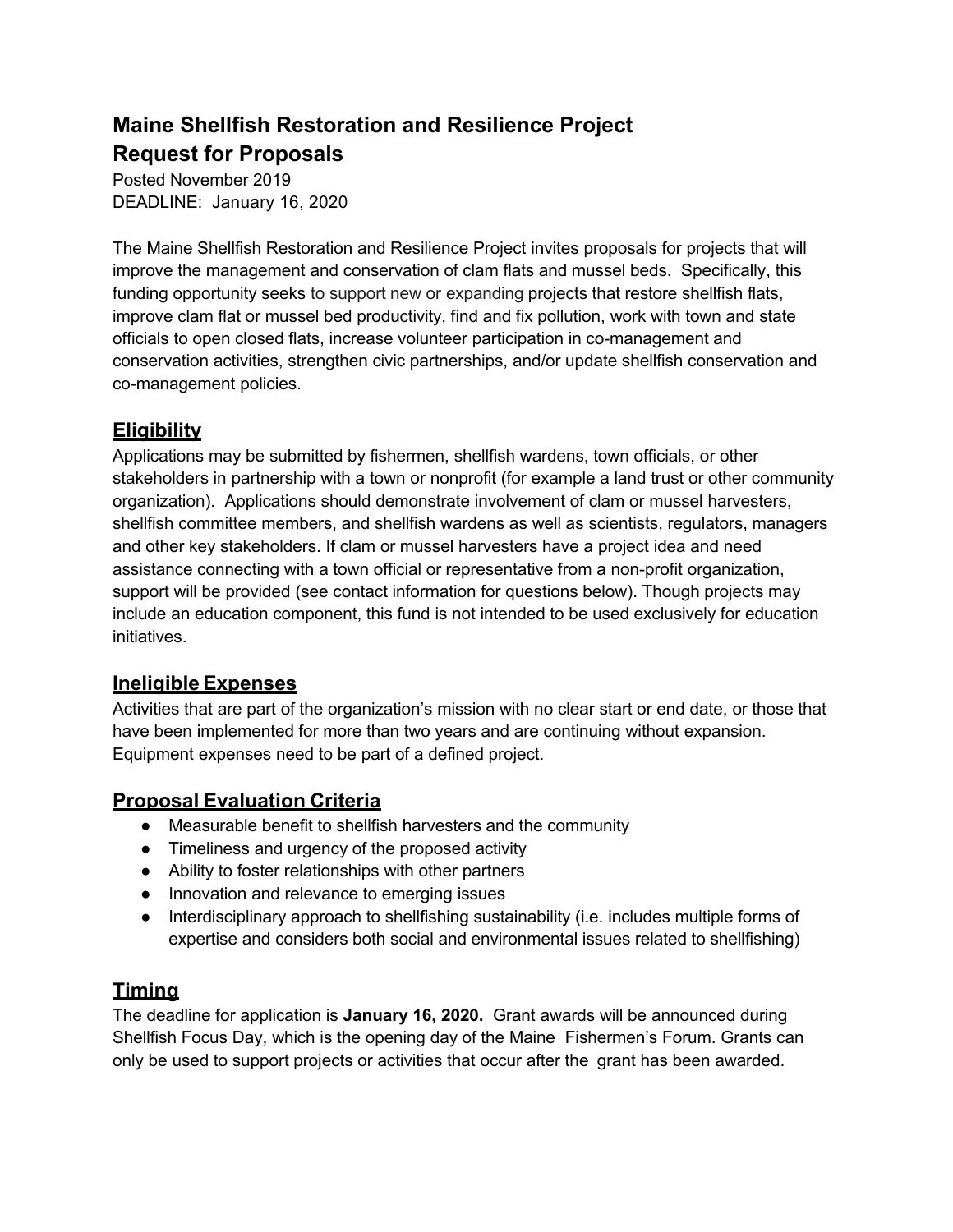### **Award Amount**

Grant size will range from \$1,000 to \$20,000. We hope to award at least 10 grants, but may have to decline some requests based on available funds. Proposals for planning grants (max. \$5,000) will also be considered.

### **Application Materials**

Complete application packet should be emailed to maineshellfishfund-group@maine.edu by **January 16, 2020.**

Materials to include

- Contact information for project coordinator, including an email address and phone number
- List of key personnel and project partners with email addresses and phone numbers
- Start date and end date for project (grant funds will be released by the end of March, 2020)
- Project budget with expenses and revenue, including in-kind support and income from other sources
- A 3-page narrative with the following sections:

**Problem statement:** What is the problem you intend to address and why does it matter for the health and sustainability of shellfishing?

**Solutions:** How will you address this problem? What specific strategies, activities or products will you produce?

**Capacity:** Who is involved in this project, what are the specific roles and responsibilities, and why is this group well positioned to do the work you propose? Please include a statement indicating that everyone named in the proposal has been contacted, knows that they are included in the proposal, and that they have agreed to participate.

**Limiting factors:** Are there any specific challenges or limiting factors that could shape your ability to achieve success in your project? This information will be helpful in identifying opportunities for project advisors to work with and help your group achieve its goals.

**Sharing project data and learning:** If applicable, how will the project work to archive and share data with the town, state, and other interested parties? Please indicate your willingness to participate in meetings to help other grantees learn about your project.

#### **Questions**

Andrea Perry, Broad Reach Fund: andrea@broadreachfund.org Bridie McGreavy, University of Maine: bridie.mcgreavy@maine.edu

For more information and to see a list of project examples, please visit the project website: https://umaine.edu/shellfish-restoration/.

This funding effort is part of a collaboration that involves the Broad Reach Fund of the Maine Community Foundation, the Maine Shellfish Advisory Council, the University of Maine's